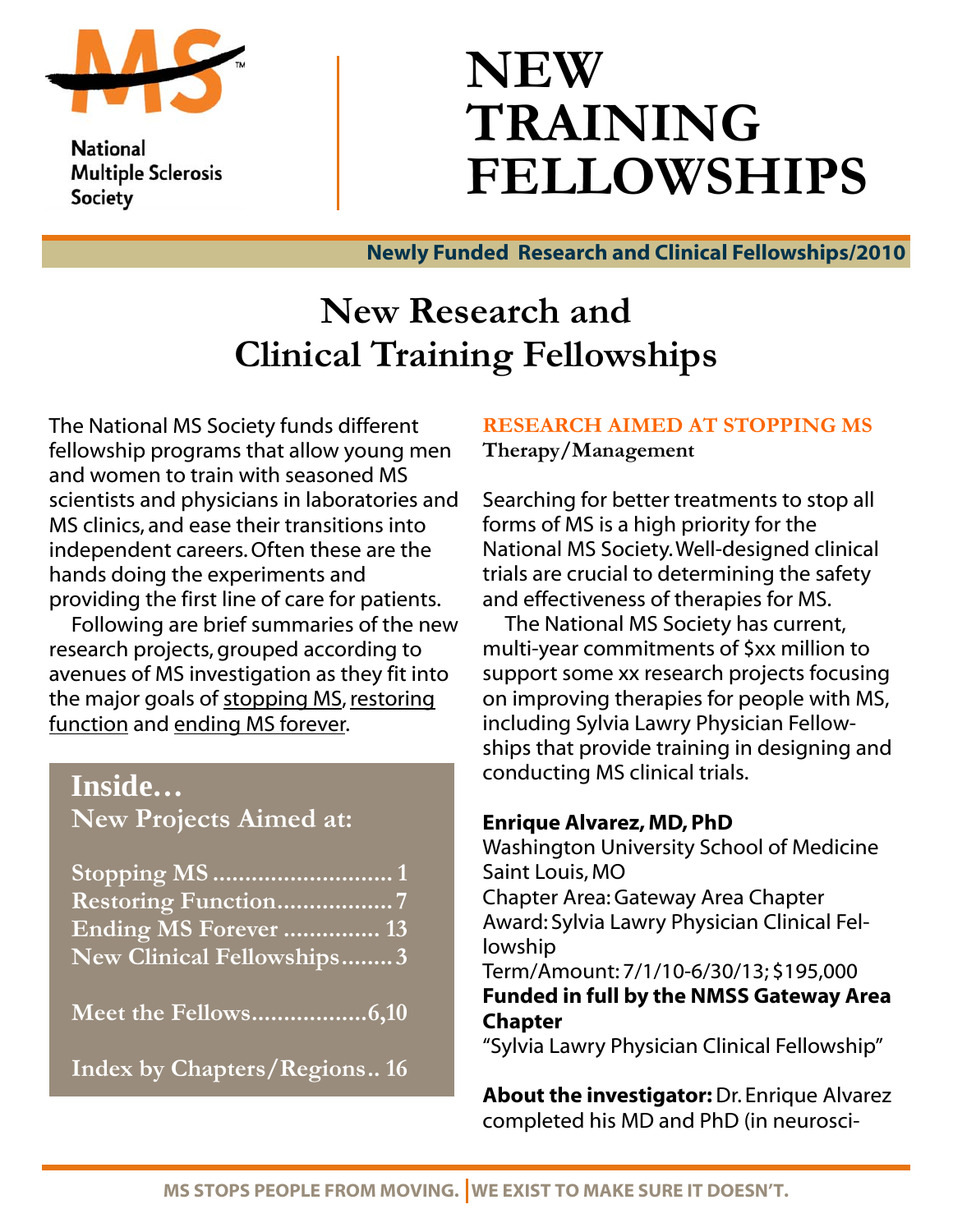ence) at the University of Colorado Health Sciences Center, along with an internship in internal medicine. His doctoral research revealed new genes involved in the development of nerve cells. He then completed a residency in neurology at Washington University in St. Louis. Dr. Alvarez's training prepared him for the field of MS research, with undergraduate work in microbiology and immunology, and graduate work in neurosciences. He wants to devote his career to helping advance the understanding of MS and its treatment.

Project details: The promising young doctors receiving training from a Sylvia Lawry Physician Fellowship learn from top MS experts who mentor their initiation into the complex methods of designing and conducting clinical trials in persons with MS.

 Dr. Alvarez's fellowship is a three-year program at the John L. Trotter MS Center at the Washington University in Saint Louis, where his mentor is Anne Cross, MD, a noted expert in MS neuroimmunology clinical care and research. Dr. Alvarez's training plan incorporates a broad range of experiences ranging from patient care to translational and epidemiologic investigation. He is participating as an investigator in several clinical trials ongoing at the center and also is spending a block of time during his training at the Rehabilitation Institute of St. Louis, learning approaches to spasticity management.

 By the end of their training, Lawry fellows emerge fully ready to plan and conduct studies of promising new treatments for MS.

### Daniel Ontaneda, MD

Cleveland Clinic Foundation Cleveland, OH Chapter Area: Ohio Buckeye Chapter Award: physician fellowship Term/Amount: 7/1/10-6/30/13; \$ 195,000 "Sylvia Lawry Physician Clinical Fellowship"

About the investigator: Dr. Daniel Ontaneda's dedication to the field of MS and clinical trials started immediately after earning his MD at Pontificia Universidad Catolica del Ecuador, when he left to complete a fellowship in MS at Baylor College of Medicine Houston MS Center under Dr. Victor Rivera. During that year, he became involved in several ongoing MS trials and grew to appreciate the complexities of MS clinical trials. He then completed an internship in internal medicine and residency in neurology at the Cleveland Clinic, in part because of the large MS program at the Clinic's Mellen Center.at Cleveland Dr. Ontaneda has been studying the natural history of lesions using advanced imaging techniques.. Ontaneda's Sylvia Lawry Physician Fellowship is being done under the mentorship of Dr. Jeffrey Cohen, who has an extensive background in the design and execution of MS trials.

Project details: The promising young doctors receiving training from a Sylvia Lawry Physician Fellowship learn from top MS experts who mentor their initiation into the complex methods of designing and conducting clinical trials in persons with MS.

 Dr. Ontaneda's fellowship is funding a Clinical Neuroimmunology Fellowship within the Mellen Center Experimental Therapeutics Program at the Cleveland Clinic Foundation.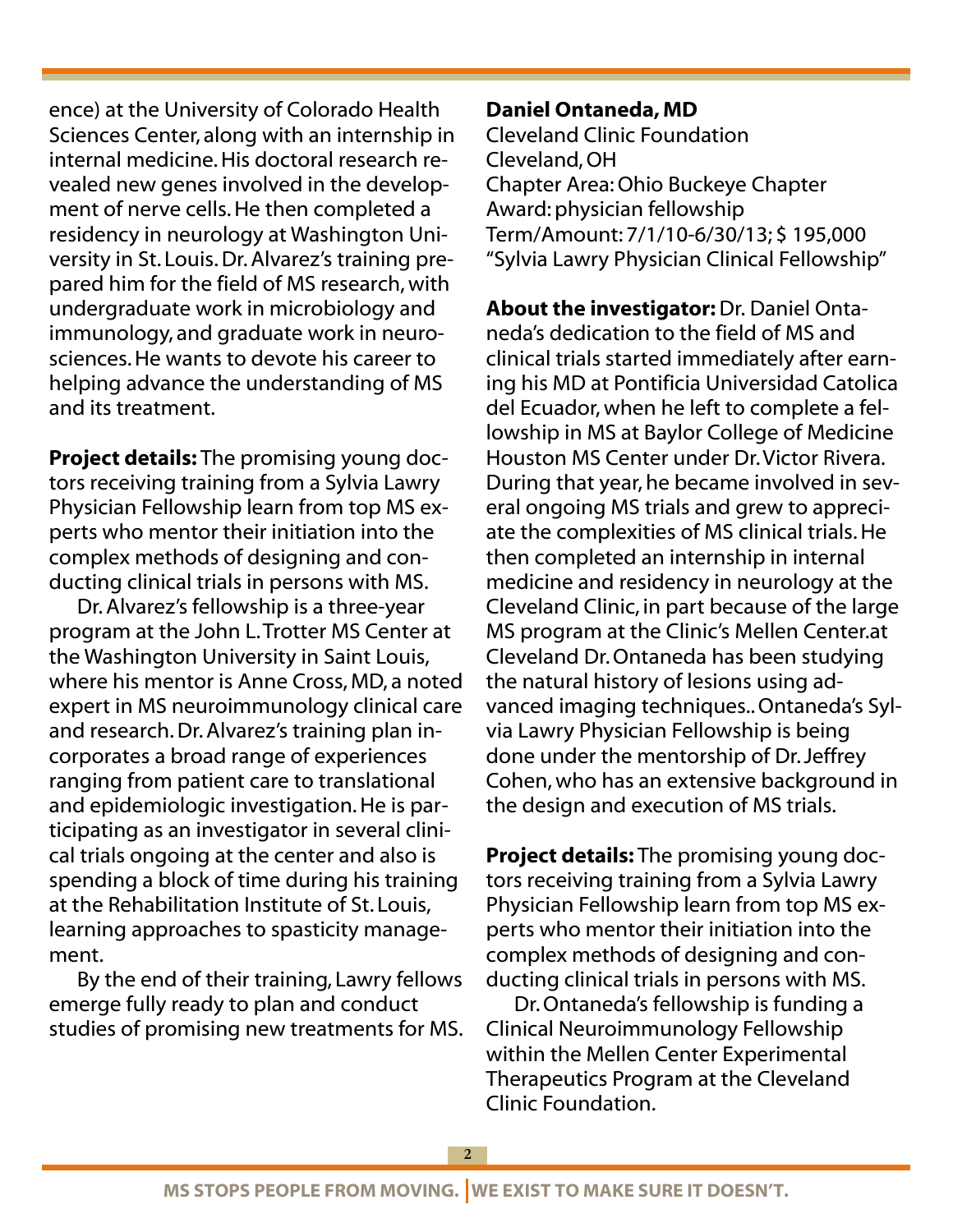# New Clinical Fellowships

The National MS Society's clinical fellowship program is an "intellectual pipeline" for the next generation of MS physicians and physician-investigators. Clinical fellowships provide one year of post-residency training in specialized MS clinical care to board eligible/certified neurologists or physiatrists. The fellows perform patient consultations and follow-up evaluations under the supervision of an MS specialist physician, and participate in multidisciplinary team activities and professional meetings, enhancing their ability to provide high quality care for individuals with MS.

These new fellowships are funded through generous gifts from: Allene and Weyman Johnson, Sr. Fellowship Fund; The New York Community Trust, Diane Goldman Fund through a generous gift from Mrs. Diane Goldman Kemper and Ms. Robin Kemper; National MS Society Greater New England, Lone Star and Wisconsin chapters, and unrestricted grants from Acorda Therapeutics, Bayer HealthCare, and Teva Neuroscience.

#### **Jonathan Cahill, MD**

i

University of Massachusetts Memorial Medical Center Worcester, MA Mentor: Peter Riskind, MD, PhD

**Patricia DeJesus, MD (See profile, page 6)**  Baylor College of Medicine Houston, TX Mentor: Victor Rivera, MD

#### **Zulma Hernandez, MD**

Northwestern University Chicago, IL Mentor: Joy Derwenskus, DO

**Don Mahad, MD** 

Cleveland Clinic Cleveland, OH Mentor: Jeffrey Cohen, MD **Corey McGraw, MD**  Mount Sinai Medical Center New York, NY Mentor: Fred Lublin, MD

### **Mac McLaughlin, MD**

University of Massachusetts Memorial Medical Center Worcester, MA Mentor: Peter Riskind, MD, PhD

#### **John Scagenlli, MD**

University of Virginia Charlottesville, VA Mentor: Myla Goldman, MD

**Timothy West, MD**  University of California, San Francisco Mentor: Bruce Cree, MD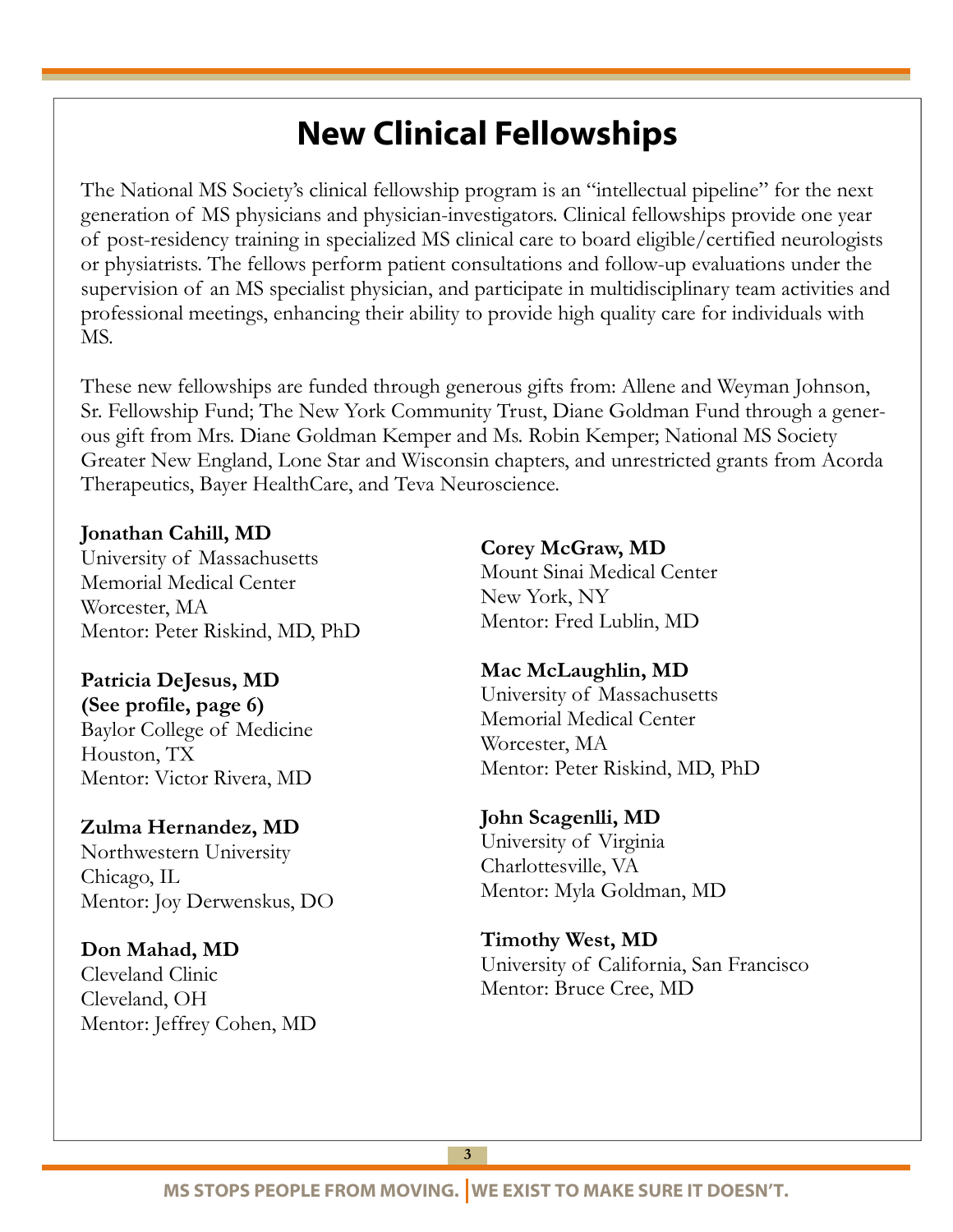This is a three-year program designed to provide the skills needed to diagnose and treat people with MS, as well as function as a clinical researcher focusing on clinical trials.

 This is accomplished through direct patient care, participation in clinical trials, and formal course work in clinical research. Dr. Ontaneda will be involved in ongoing trials, including phase 3 studies of oral MS treatments, and also will design, carry out, analyze, and report an independent clinical research project.

 By the end of their training, Lawry fellows emerge fully ready to plan and conduct studies of promising new treatments for multiple sclerosis.

### **RESEARCH AIMED AT STOPPING MS**

**Why the Immune System Goes Awry** 

The current therapies for MS emerged from our growing understanding of how the immune system works and how it can be manipulated to suppress or regulate immune attacks. We especially need to know more about the molecules that the immune system uses to attack the nervous system, because each of these serves as a potential therapeutic target for new therapies.

 The National MS Society has current, multiyear commitments of about \$41 million to support research projects focusing on stopping the immune system attack in MS.

Laura Piccio, MD, PhD Washington University Saint Louis, MO Chapter Area: Gateway Area Chapter Award: Harry Weaver Neuroscience Award Term/Amount: 7/1/10-6/30/15; \$566,393 Funded in full by the NMSS Gateway Area Chapter

"Role of TREM-2 in multiple sclerosis and its animal model"

About the investigator: Dr. Laura Piccio received her medical degree and completed a residency in neurology at the University of Milano, Italy. She then obtained a PhD in neurological sciences at the University of Milano and a Society-funded fellowship in neurology at Washington University. She is currently a Research Instructor in Neuroimmunology there. Dr. Piccio already is an awardwinning MS researcher, having earned the Whitaker prize for the best research presentation at the 22nd annual Consortium of Multiple Sclerosis Centers meeting, and the 2007 Wexler Prize for MS Research. The Harry Weaver Neuroscience Scholar Award is the National MS Society's most prestigious award for young investigators, and it will enable Dr. Piccio to launch her career as an independent MS researcher.

Project details: Multiple sclerosis involves immune-system attacks and damage to the brain and spinal cord. Dr. Piccio has obtained results indicating that a molecule found on some immune cells called TREM-2 plays a role in mice that have EAE, an MS-like disease. Importantly, treating these mice with an antibody that blocks TREM-2 worsened EAE, suggesting that it might be involved in inhibiting the immune attack.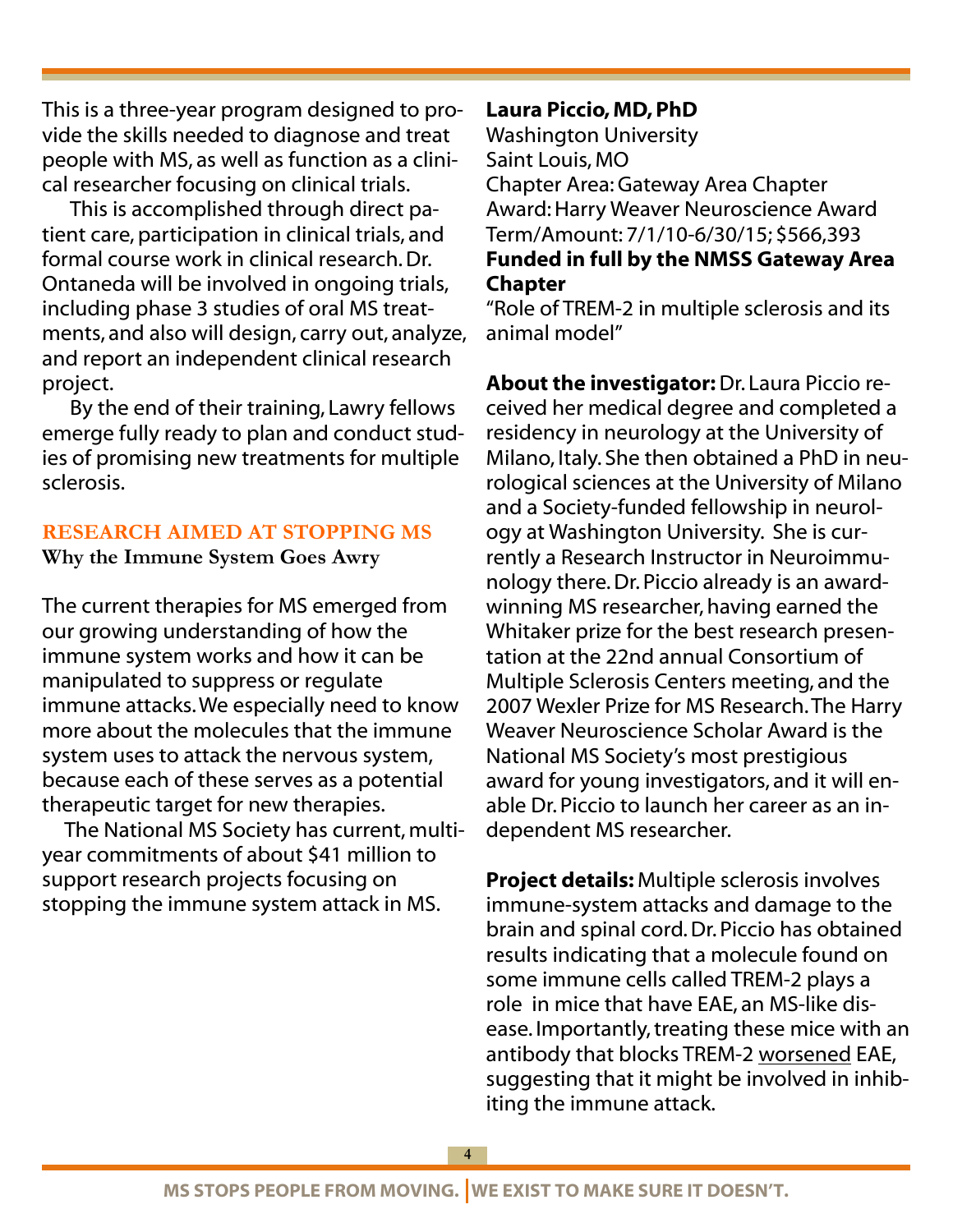Now, Dr. Piccio is examining the effects of TREM-2 further in mice that lack this molecule. She also is looking at TREM-2 activity in cells obtained from people with MS, and is then treating these cells with an anti-TREM-2 antibody to observe changes in immune activity.

 These studies may show that TREM-2 activity is a target for new therapeutic strategies for MS.

### Xiaohu Wang, PhD

MD Anderson Cancer Center Houston, TX Chapter Area: South Central Award: postdoctoral fellowship Mentor: Chen Dong, PhD Term/Amount: 7/1/10-6/30/13; \$ 150,800 Funded in part by the NMSS Lone Star **Chapter** 

"Transcriptional regulation of IL-17/IL-17F expression in a mouse model of multiple sclerosis"

About the investigator: Dr. Xiaohu Wang received his PhD from Baylor College of Medicine in Houston. His research led to a major finding regarding the genes that instruct bacteria in response to environmental stimuli. He also developed novel highthroughput technology. After that, Dr. Wang moved to the University of Texas MD Anderson Cancer Center in Houston for postdoctoral training in immunology. He is working with Dr. Chen Dong, whose lab has described a novel subset of immune T cells – Th17 cells. After his training, Dr. Wang hopes to join the ranks of leading immunologists who focus on immune-mediated diseases such as MS.

**We especially need to know more about the molecules that the immune system uses to attack the nervous system, because each of these is a potential therapeutic target.** 

Project details: Multiple sclerosis occurs when the immune system attacks the brain and spinal cord. In the immune system, Th17 (T helper 17) cells play an important role in eliminating certain disease-causing microorganisms that cannot be adequately handled by other T-helper cells. However, excessive Th17 cell responses often cause serious tissue and organ inflammation and damage. Th17 cells are major players in the immune attack launched in MS.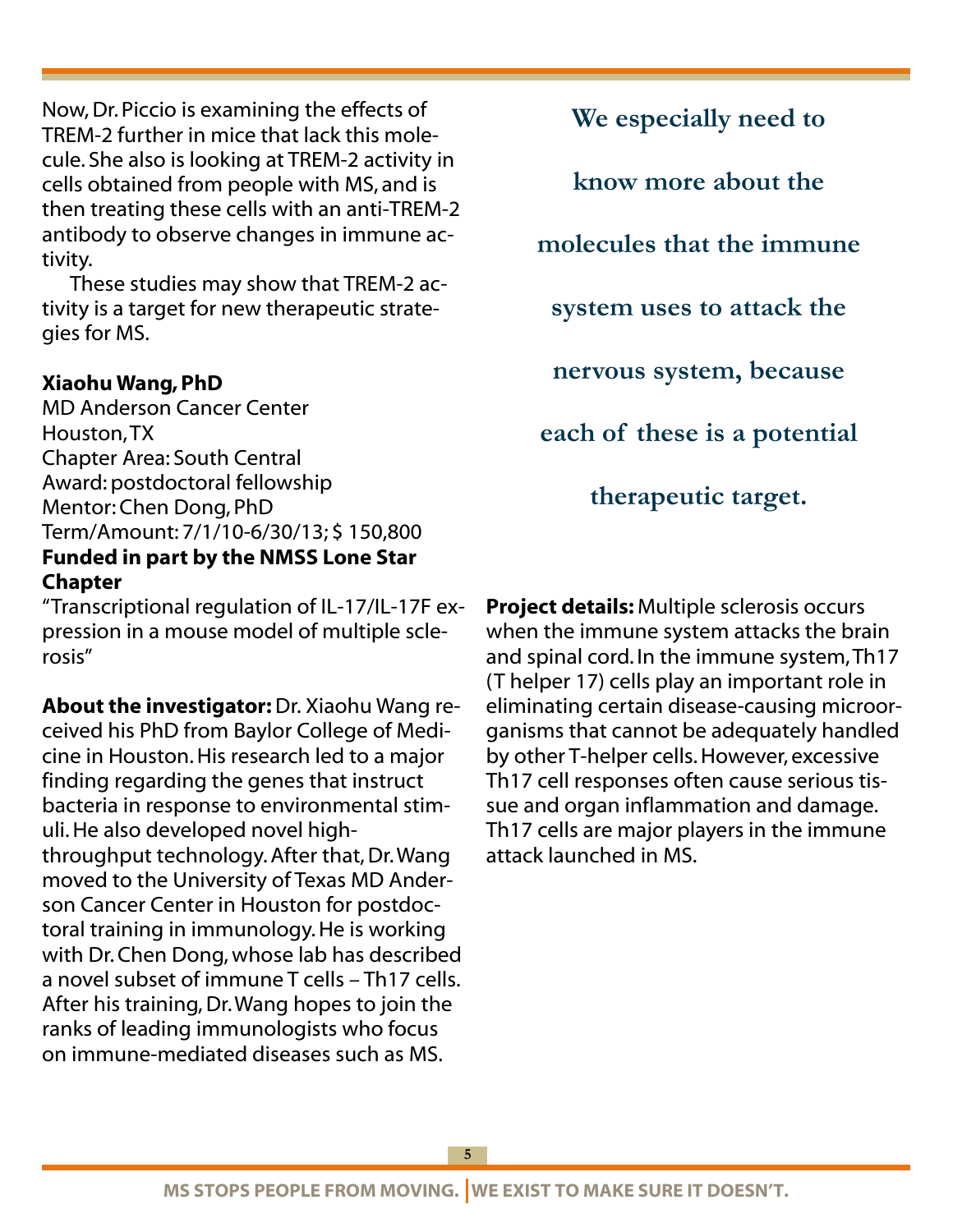# Up Close: Clinical Fellow Patricia DeJesus, MD

Patricia De Jesus, MD (Baylor College of Medicine, Houston) learned about MS in high school: Her brother moved up his wedding date so that his mother-in-law, who had the disease, could walk her daughter down the aisle before her MS progressed. This woman's courage and faith inspired Dr. De Jesus to pursue a career in treating people with MS and conducting clinical research. "She has hope for a discovery that will help stop MS progression," says Dr. De Jesus. "Someday I want to be an active part of this discovery."

Dr. De Jesus comes to Baylor from the University of Puerto Rico, and she is well on her way to an active career in MS, having earned a



MASTER MS fellowship from the Medical College of Georgia and an MS Awareness Scholarship to attend the 2009 meeting of the Consortium of MS Centers. She also attended the Update in MS and Parkinsons Disease course given by the Medical College of Georgia in 2008. Dr. De Jesus has now earned a clinical fellowship from the National MS Society, designed to train neurologists in specialized MS clinical care. Her mentor is Victor Rivera, MD, Medical Director of the Maxine Mesinger MS Comprehensive Care Center at Baylor, and a noted physician in the field of MS.

Dr. Rivera believes that Dr. De Jesus has the enthusiasm and dedication to become an MS clinician, noting that clinical fellows play an important role in the management of people with MS at the center, and in conducting clinical research. "Our MS Center has exposed me to people with different types of MS, at different stages of the disease," says Dr. De Jesus. "This experience has helped me to understand that people with MS need to work with a team of people from different disciplines to help manage and improve their quality of life."

Dr. De Jesus has developed a research protocol to study the neuropsychological manifestations and quality of life in people with relapsing-remitting MS. "With this fellowship, I hope I can acquire the knowledge and tools to make a difference in the lives of people with MS," she says. Read about other clinical fellows on page 3.

Dr. Wang is investigating the genetic factors that regulate Th17 cell development and its production of immune messenger proteins. His team is deleting genes in mouse models to determine how Th17 activity is affected, and also is studying the development of MSlike disease in these mice to clarify the role of Th17 cells in disease development.

The results from these studies may reveal new details about a major player in the MS immune attack, and may provide novel drug targets for treating MS.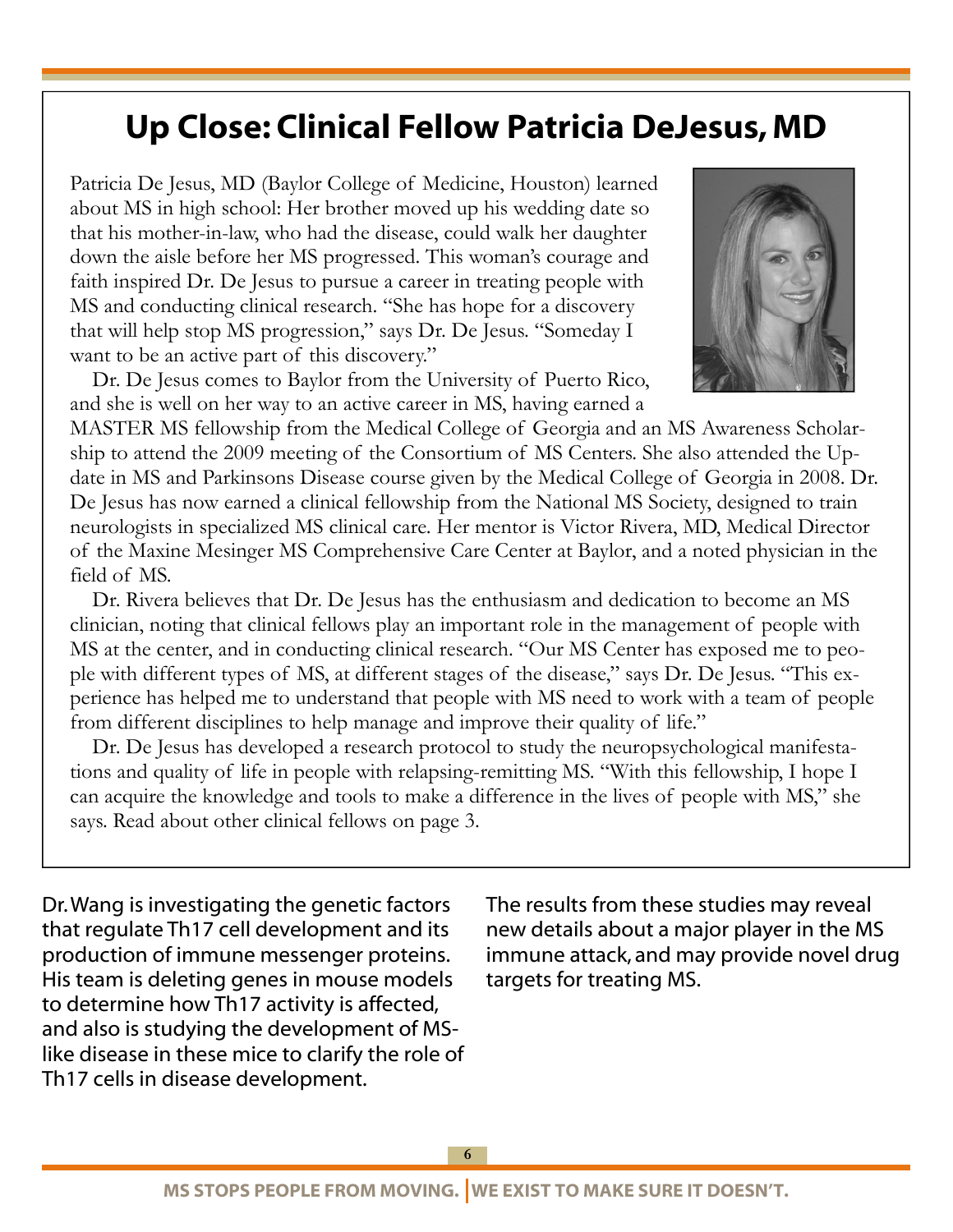### **RESTORING FUNCTION**

**Rehabilitation**  New Mentor-Based Rehabilitation Research Fellowship!

Rehabilitation regimens that can help people with MS achieve maximal physical, psychological, social and vocational potential have gained increasing acceptance in recent years. But to convince doctors and insurers that rehabilitation really does help, there needs to be scientific evidence that can only come from carefully designed and conducted studies.

 The National MS Society has current, multi-year commitments of about \$6.1 million to support investigations focusing on rehabilitation in MS.

### Susan Forwell, PhD, FCAOT

University of British Columbia Vancouver, BC, Canada Award: Mentor-Based Rehabilitation Research Fellowship Term/Amount: 7/1/10-6/30/13; \$ 212,978 "UBC MS Rehabilitation Fellowship"

About the investigator: Dr. Susan Forwell completed her PhD in Occupational Science at the University of Southern California, Los Angeles. She is an Associate Professor at the University of British Columbia (UBC) Department of Occupational Science and Occupational Therapy, a Research Associate at the UBC MS Clinic, an Affiliate Investigator at BC Children and Women's Hospital and at the Vancouver Coastal Health Research Institute. Dr. Forwell is on the Board of the Consortium of MS Centers and is a member of the health care advisory council of the MS Association of America. She is an associate editor of the *International Journal of MS Care,* on the edi-

torial board of the *Journal of Occupational Science*, and the past president of the Canadian Association of Occupational Therapists (CAOT). Dr. Forwell has earned several awards and recognitions, including the UBC Faculty of Medicine Distinguished Service award, the CAOT Dr. Helen P. Levesconte Prize and is a fellow of CAOT.

Project details: The goal of the National MS Society's mentor-based postdoctoral fellowship program in MS rehabilitation research is to recruit and train talented clinicianscientists in rehabilitation research specific to MS. The ultimate goal is to get more hands and minds working on the best ways to help people with MS maximize their abilities.

 At the University of British Columbia, in partnership with the Vancouver Hospital, there is a large infrastructure that focuses specifically on clinical care and research in MS. Part of this infrastructure is the British Columbia Multiple Sclerosis Clinic Network, with a database of more than 5,900 cases of MS in British Columbia and up to 25 years of natural history data, offering tremendous possibilities to engage in population and comparative studies. The mentoring team collectively has over 150 years of experience in MS research. The fellows trained by the program will have opportunities to engage in several projects, including the topics of fatigue, tremor, community re-integration, depression, spasticity, pain, mobility, cognitive function, Asian-Canadian MS, and aerobic exercise.

The goal of this unique fellowship program is to increase the number of MS rehabilitation researchers targeting psychosocial, occupational, and behavioral issues in people with MS.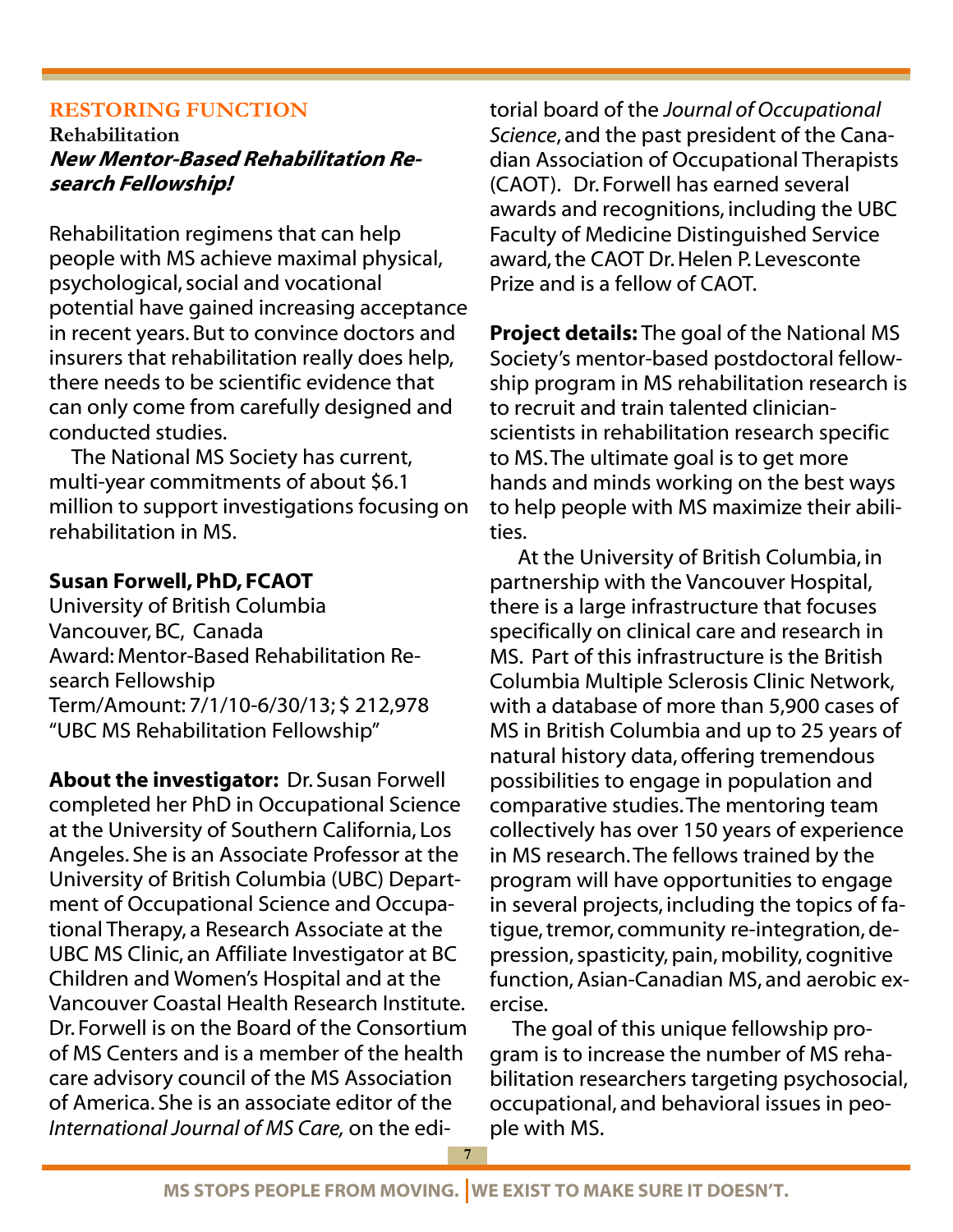### **RESTORING FUNCTION**

**Myelin's Growth, Injury and Repair** 

Myelin insulates the wire-like extensions of nerve cells, speeding nerve conduction and protecting the nerve from harm. Because myelin is thought to be the main target of the immune attack that underlies MS, it's vital that we understand its development, function and repair.

 The National MS Society has current, multi-year commitments of \$17.8 million to support research on myelin biology in MS.

# Sharyl Fyffe-Maricich, PhD

Case Western Reserve University Cleveland, OH Chapter Area: Ohio Buckeye Chapter Award: postdoctoral fellowship Mentor: Robert H. Miller, PhD Term/Amount: 7/1/10-6/30/13; \$ 150,800 "MAP kinase regulation of oligodendrocyte differentiation: The role of Erk2"

About the investigator: Dr. Sharyl L. Fyffe-Maricich enters her postdoctoral studies with an outstanding academic background, having received her PhD under the guidance of Dr. Huda Zoghbi, a leader in the field of nerve cell degeneration research at Baylor College of Medicine. During this training, she focused on understanding the neural basis of a range of behaviors including aggression in response to stress, and has reported findings at the annual meeting of the Society of Neuroscience and in several publications. Now Dr. Fyffe-Maricich is training with expert neuroscientist Dr. Robert Miller at Case Western Reserve University in Cleveland. She is seeking a better understanding of the basic biology of myelin, and intends to use this information to develop

novel therapeutic strategies that will augment myelin repair in people with MS.

Project details: Myelin, the substance that ensheathes nerve fibers, is a main target of the immune attack that damages the brain and spinal cord in multiple sclerosis. Oligodendrocytes are cells of the brain and spinal cord that make myelin. In the healthy central nervous system, oligodendrocyte precursor cells (OPCs) can sometimes repair damaged myelin, but in people with MS, OPCs ultimately fail to develop into myelinating cells. Understanding the precise mechanisms that regulate the transition of OPCs to myelinating oligodendrocytes can allow the development of new therapies that promote functional recovery in people with MS.

 Dr. Fyffe-Maricich is examining the role that one enzyme, extracellular signalregulated kinase 2 (ERK2), plays in the development of OPCs. She is using sophisticated techniques to assess the development of myelin sheaths in mice after the Erk2 gene has been deleted and/or increased during development. Based on preliminary data, she predicts that OPCs lacking ERK2 will have a defective or delayed capacity to generate myelin, and that increasing the activity of ERK2 in the mouse brain will result in the myelin formation during brain development. She also is probing the role of ERK2 during the repair process and determining whether removal of the ERK2 protein from OPCs will result in the delay or inhibition of myelin repair. Conversely, she is assessing whether addition of the ERK2 protein can enhance the repair process.

 Understanding the role of ERK2 may lead to the design of new therapies that enhance myelin repair in people with MS.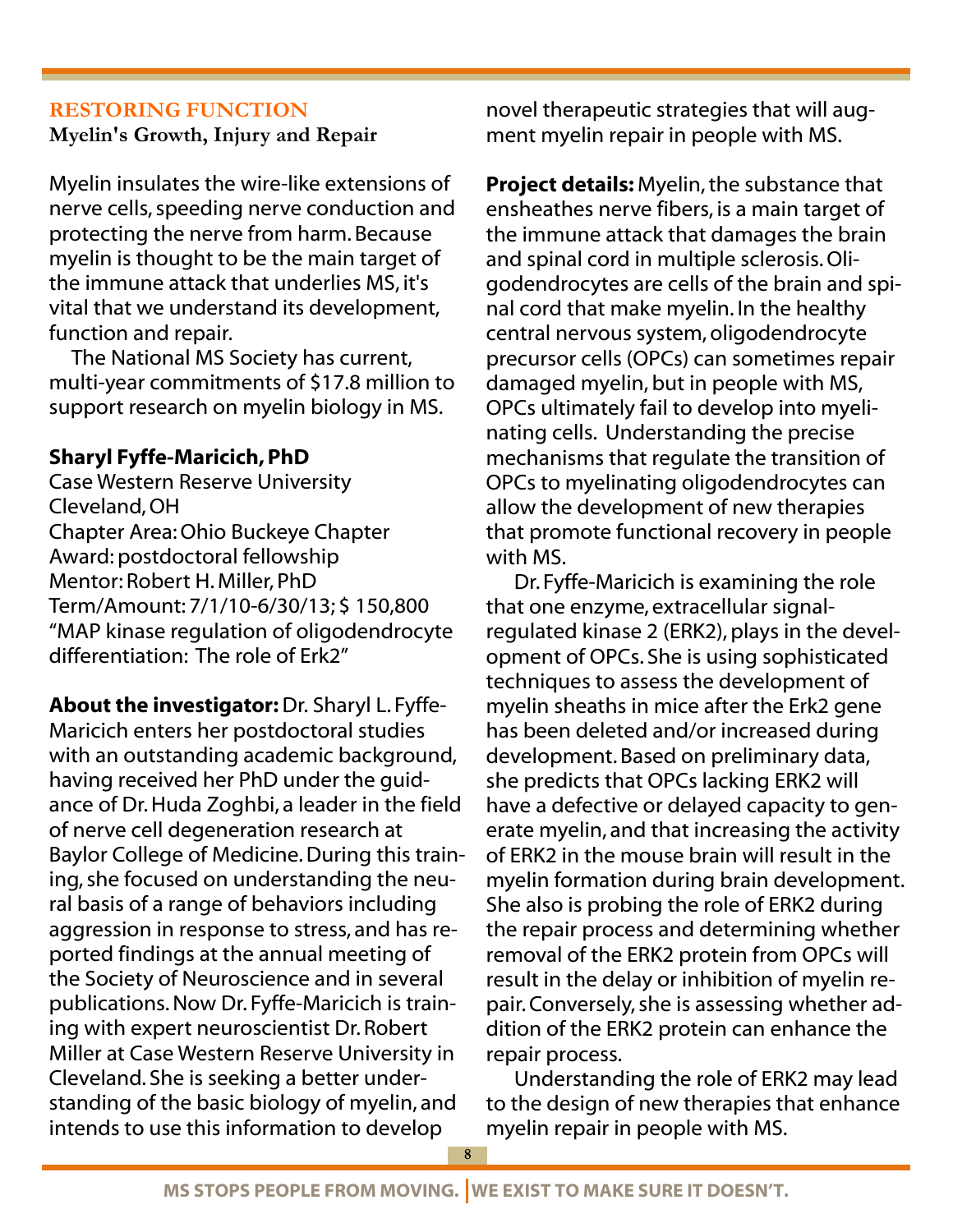### Jia Liu, PhD

Mount Sinai School of Medicine New York, NY Chapter Area: New York City-Southern New York Chapter Award: Postdoctoral research fellowship Mentor: Patrizia Casaccia, MD, PhD Term/Amount Required: 7/1/10-6/30/13; \$150,800 Title: "Role of histone methylation in oligodendrocyte differentiation in development and remyelination in MS"

About the investigator: Dr. Jia Liu completed her PhD in neuroscience at Wesleyan University, providing new information about the role of DNA repair genes in nerve cell protection. She has now joined the lab of noted MS researcher Dr. Patrizia Casaccia at Mount Sinai School of Medicine to complete her postdoctoral training. This team is exploring the genetic regulation of myelin formation. This promising young scientist already has presented findings at annual meetings of the Society for Neuroscience. Dr. Liu also is benefiting from her exposure to the MS experts at the Corinne Goldsmith Dickinson Center for MS at Mount Sinai. She is dedicated to becoming an independent researcher investigating the mechanisms underlying the cause of MS and repair, with the ultimate goal of finding new strategies to restore function in people with MS.

Project details: Multiple sclerosis involves immune system attacks that damage the brain and spinal cord, with a major target being the myelin substance that ensheathes nerve fibers. Failed or inadequate myelin repair is a common feature in people with MS, but the reasons are poorly understood.

Oligodendrocyte precursors (OPCs, the

**Understanding the role of this molecule may lead to the design of new therapies that enhance myelin repair in people with MS.** 

cells that mature into myelin-making oligodendrocytes) exist within areas of myelin damage in people with MS but fail to specialize into mature oligodendrocytes to produce myelin. Studies from Dr. Casaccia's laboratory and others have noted that the genes inhibiting OPC differentiation may be unusually active in areas of myelin damage.

 The level of gene activity is determined by methylation – a natural regulatory process in the cell that controls gene activity. In particular, methylation on the gene H3K9 is found to be decreased in areas of myelin damage in people with MS and MS models. Now Dr. Liu is examining the role of this modification more closely in OPCs isolated in the laboratory. She is also exploring myelin repair in mouse models in which the genes responsible for histone methylation have been genetically manipulated to decrease activity.

 The proposed studies should provide insights on whether manipulating histone methylation could be a potential therapeutic strategy for inducing myelin repair in people with MS.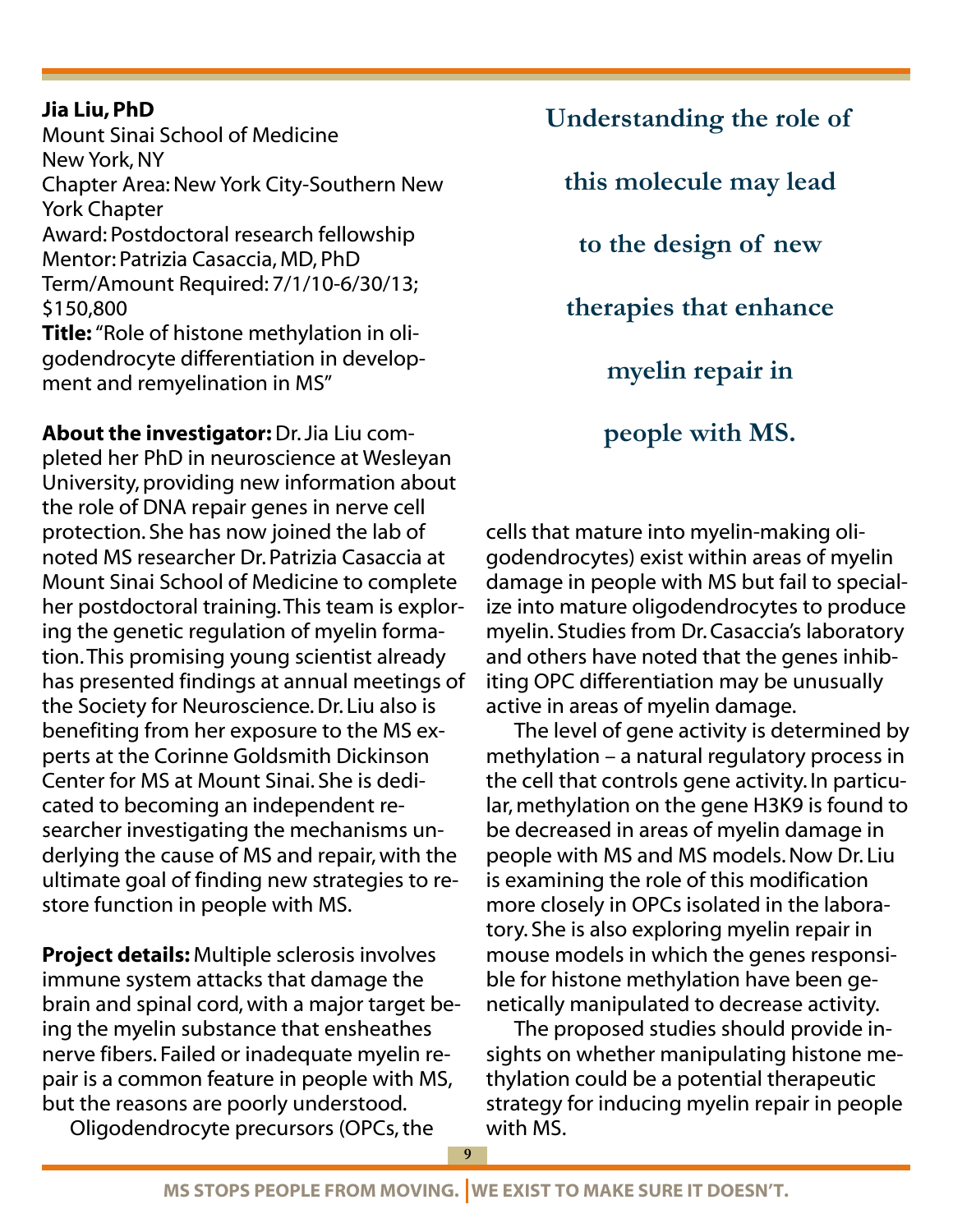# Up Close: Research Fellow Angela Hahn, PhD

Angela Hahn, PhD (University of California at San Francisco) is going after myelin – a major target of the immune attack in MS – and it's personal. While in graduate school, Dr. Hahn was diagnosed with multiple sclerosis. "At the time, my knowledge of neurobiology was limited to what I had learned in a few courses," she says. "What was a topic of interest became a topic of utmost importance." Dr. Hahn is now completing her training through a postdoctoral research fellowship from the National MS Society. Her project focuses on finding a way to rebuild myelin at sites of damage by stimulating oligodendrocytes (myelin-making cells).



Dr. Hahn's emotions about having MS fuel her studies. "As a pa-

tient, MS frustrates me," she says. "After decades of research there is no cure, just a handful of treatment options; no drug to repair the damage already inflicted; and no way of knowing what the progression of my illness will be. "As a scientist, MS intrigues me because I can logically separate myself from the "no's" that frustrate me to see the fascinating biological problems behind them."

Jonah Chan, PhD – Dr. Hahn's mentor – says that her emotion will serve her well in these experiments. "Angela possesses great dreams for the future," he says. "She has a vision for the 'big picture' concerning MS research and – more importantly –her life. While most researchers and scientists focus on the details of the experiments, Angela has the unique ability to bring a touch of humanity into scientific research." Dr. Chan is a former fellow himself, whose independent research career was launched with funding from a Harry Weaver Neuroscience Award.

Dr. Hahn will spend the majority of her fellowship in the laboratory conducting and designing experiments, learning new techniques of studying brain cells and new microscope technologies. In the short-term, she is learning the ropes of neurobiology, but her long-term goal is to better the lives of people with MS – like herself. "By understanding the mechanisms involved in how oligodendrocytes make myelin, I want to help discover a treatment to repair the damage, and also the physical and emotional stress caused by MS."

#### Jennifer Welser, PhD

The Scripps Research Institute La Jolla, CA Chapter Area: Pacific South Coast Chapter Award: postdoctoral fellowship Mentor: Richard Milner, MD, PhD Term/Amount: 7/1/10-6/30/13; \$ 150,800 "Role of the alpha6 beta4 integrin in astrocyte activation"

About the investigator: Dr. Jennifer Welser completed her PhD in Cellular and Molecular Pharmacology and Physiology at the University of Reno, Nevada. She has completed a postdoctoral fellowship there as well, focusing on molecules known as integrins and their role in muscular dystrophy. Her highly productive doctoral training included three publications in which she was the first au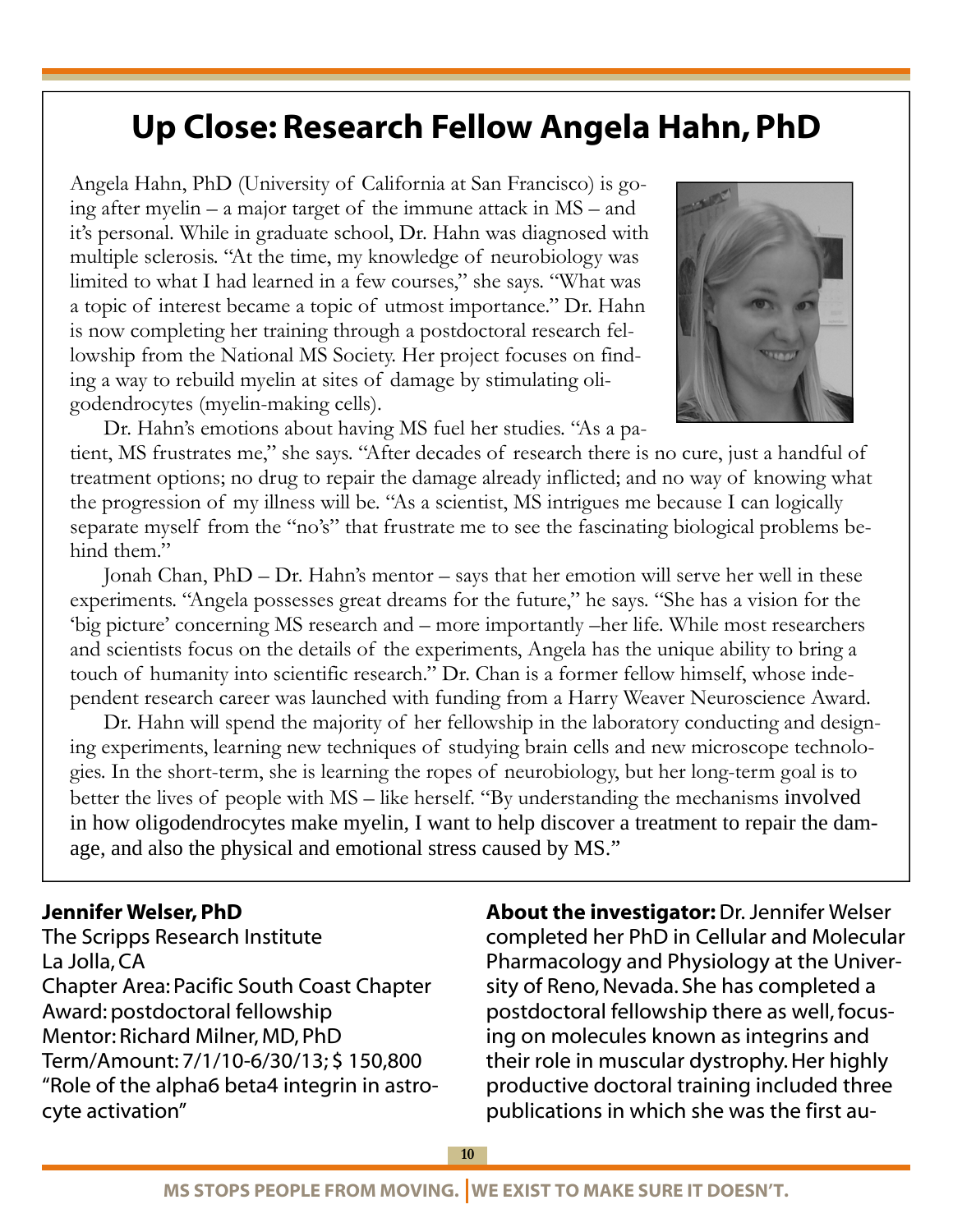thor. Dr. Welser also received the university's George C. Bierkamper Outstanding Graduate Student Award in Pharmacology, which is presented to the student who demonstrates the highest level of excellence in academics and research. Dr. Welser is now studying the role of integrins in MS at The Scripps Research Institute in La Jolla with Dr. Richard Milner, a noted expert in integrins and MS. Her ultimate goal is to reveal new information about the underlying mechanisms that lead to MS.

Project details: Multiple sclerosis occurs when immune cells attack the brain and spinal cord, damaging the nerve fiber sheaths (myelin) and nerve fibers in the brain. Normally, the blood-brain barrier (BBB) acts as a shield to protect the brain from potentially harmful constituents of the blood. Astrocytes are the most abundant cells in the brain. They are involved in the formation and maintenance of the BBB and provide protective effects during injury to the brain by becoming activated in a process known as reactive gliosis. Recent studies however suggest that reactive gliosis may prevent repair of the brain and may contribute to MS progression.

 Dr. Welser is testing the idea that alpha6 beta4 integrin (an adhesion molecule expressed by astrocytes) may contribute to reactive gliosis. She is studying the function of this molecule both during mouse development and in a mouse disease model of MS called EAE.

 As astrocytes are the only cell type in the brain that express the alpha6 beta4 integrin, this integrin may represent a promising therapeutic target for stopping MS.

#### **RESTORING FUNCTION**

**The Nervous System in Health and Injury** 

The immune attack in MS unleashes a cascade of events that damage the wire-like arms of nerve cells (axons) and the protective tissue (myelin) that wraps around axons, disrupting nerve signal transmission. Understanding these processes is crucial to efforts to protect and repair the nervous system. The National MS Society has current, multi-year commitments of \$7.7 million to support investigators focusing on neuropathology and neurophysiology.

### Cheng Fang, PhD

Oregon Health & Science University Portland, OR Chapter Area: Oregon Chapter Award: postdoctoral fellowship Mentor: Gary Banker, PhD Term/Amount: 7/1/10-6/30/13; \$ 156,515 "Effects of inflammatory mediators on axonal transport in cultured neurons and in intact optic nerves"

About the investigator: After completing predoctoral education in Nanjing, China, Dr. Cheng Fang came to the United States to pursue her passion for biology. She completed a PhD at Penn State University. Fascinated by the complexity of the brain and driven to understand more about neuropathological diseases, she joined Dr. Gary Banker's lab for postdoctoral training. Dr. Banker is an expert in nerve cell structure and development, and Dr. Fang is taking advantage of this expertise to study nerve fiber damage in MS.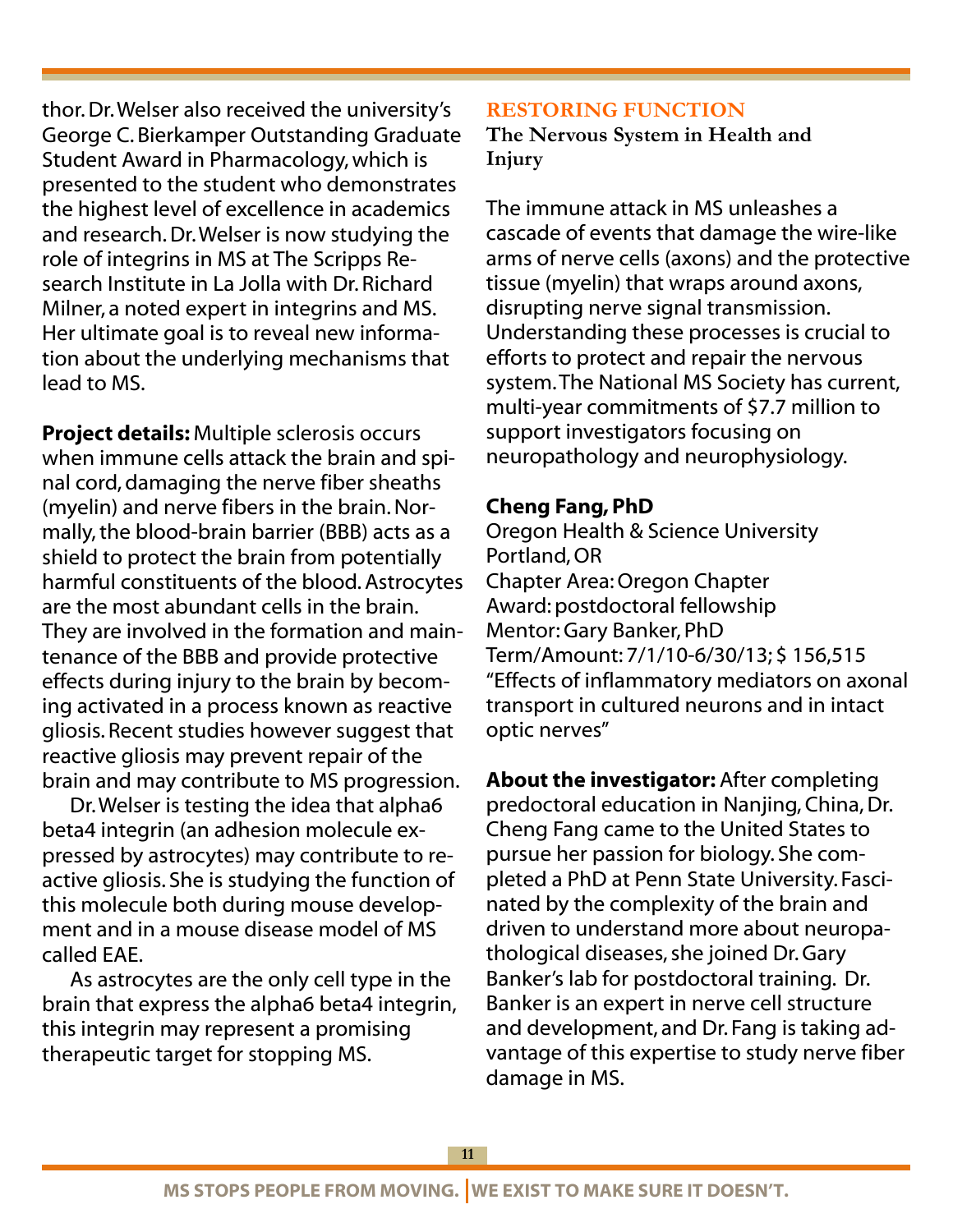Project details: Multiple sclerosis occurs when the body's own immune response attacks the central nervous system. Evidence suggests that this misdirected immune response destroys nerve cells (neurons), nerve fibers (axons), and their myelin coating, leading to disability in people with MS. Neurons are complex: Proteins are produced in the cell bodies, and proper and timely transportation of proteins to their proper locations are extremely critical for normal neuronal function. Dr. Fang is studying whether the degeneration of neurons and axons associated with MS is caused by some defect in protein transport within these cells.

 In order to determine this, she is observing in real time how inflammation affects neurons and axons. First, she is investigating neuron cultures isolated in the laboratory and treated with messenger chemicals involved in stimulating inflammation. She is also using a new tool to examine how inflammation affects nerve cells and fibers in live tissue. About 50% of MS patients will develop optic neuritis (inflammation of the optic nerve) at some point. Her system uses a transplanted optic nerve from a mouse model of MS to investigate protein transport in living cells.

 This study may provide a novel method for testing potentially neuroprotective drugs in people with MS.

## Angela Hahn, PhD

University of California at San Francisco San Francisco, CA Chapter Area: Northern California Chapter Award: postdoctoral fellowship Mentor: Jonah R. Chan, PhD Term/Amount: 7/1/10-6/30/13; \$150,800 "Controlling the number and length of myelin segments formed by oligodendrocytes"

## About the investigator (See profile, page

10): Dr. Hahn received her PhD in Molecular and Cellular Physiology from the Stanford University School of Medicine under the mentorship of Dr. Tobias Meyer. During graduate school, she was diagnosed with MS. As a person with MS, she is frustrated by the disease – there is no cure, no drug to repair the damage, no test to predict the occurrence or severity of a relapse or disease progression. As a scientist, she is intrigued by the fascinating biological problems presented by MS and the complex hypotheses behind them. During her training, Dr. Hahn utilized novel methods of microscopy and genetics screening to study cells. Now she is applying her skills to study myelin-making cells in the lab of neurobiology expert Dr. Jonah Chan. This training is providing her with the tools, knowledge and creative freedom to advance MS research.

Project details: Many of the delicate tissues in the central nervous system are ensheathed by a mixture of fat and protein known as myelin. In MS, damage to the myelin coating is caused by an attack of the immune system.

 Dr. Hahn is searching for a way to rebuild the myelin at sites of damage by coaxing oligodendrocytes (myelin-making cells). Her team is using cells isolated from mice to de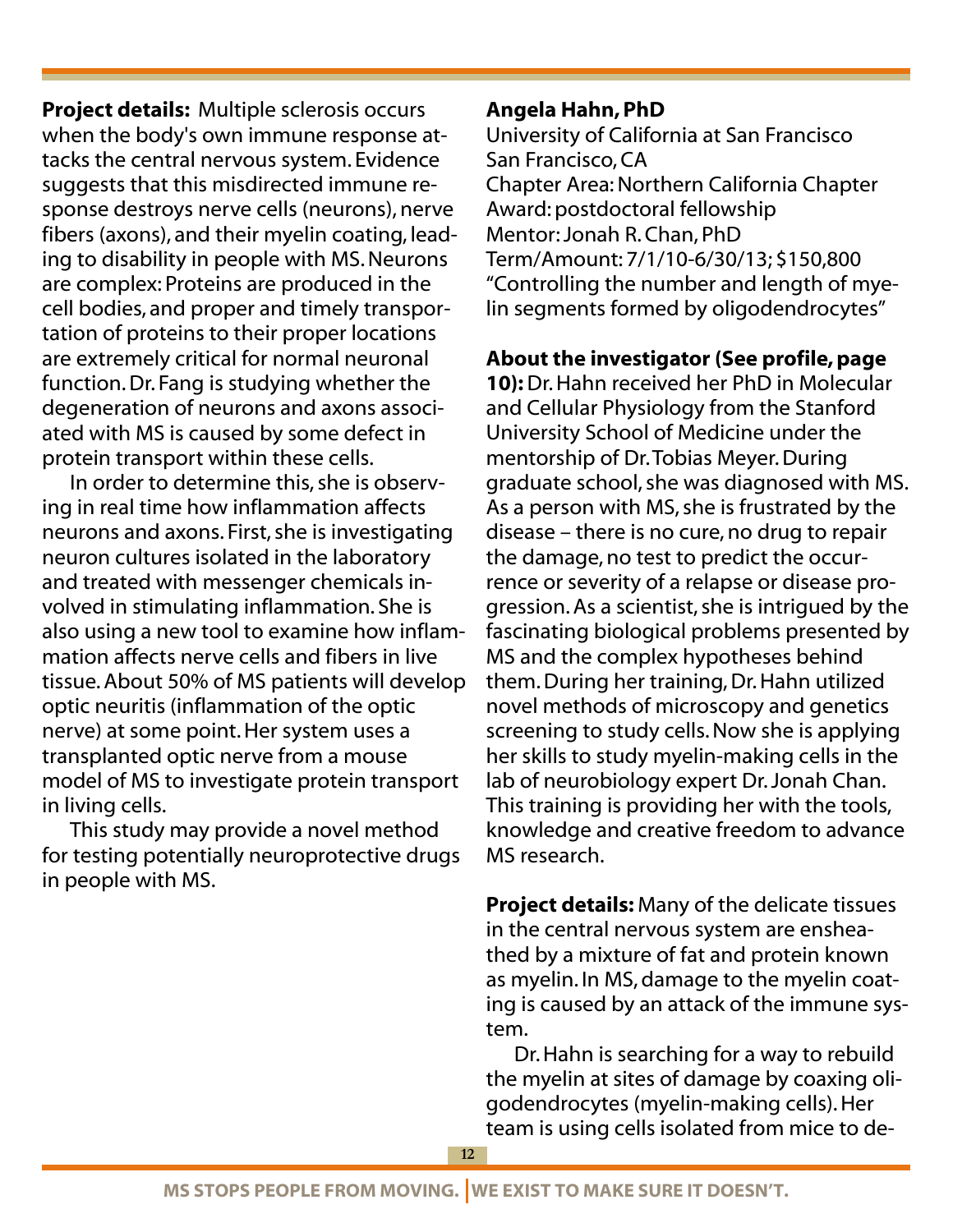termine which components of the environment surrounding the oligodendrocytes affect their potential to produce myelin. They are focusing on proteins located in the oligodendrocyte lining. Proteins identified in cell studies are being studied further in mouse models where the proteins can be genetically manipulated to increase or decrease in activity.

 By understanding mechanisms involved in the oligodendrocyte production of myelin, this team hopes to contribute to development of a treatment to repair damage in MS.

### **ENDING MS FOREVER**

**Epidemiology: Studying People Who Get MS** 

### Farren Briggs, PhD

University of California, Berkeley Berkeley, CA Chapter Area: Northern California Chapter Award: postdoctoral fellowship Mentor: Lisa F. Barcellos, PhD Term/Amount: 7/1/10-6/30/13; \$ 135,448 "Detecting complex genetic environment interactions in multiple sclerosis"

About the investigator: Dr. Farren Briggs earned his PhD at the University of California, Berkeley, under the mentorship of MS genetics expert Dr. Lisa Barcellos, and proposes to continue his training in the same lab. Dr. Briggs is dedicated to investigating the contribution of genetics, environmental exposures, and psychosocial experiences, including their intersections, to MS risk and progression. His global and inclusive outlook is reflected in his extracurricular activities: Dr. Briggs has been a team leader for the School of Public Health Volunteer Mobilization Day, a Graduate Recruitment and Diversity Services Student Ambassador, an International

Student mentor, the School of Public Health Graduate Assembly Representative, and currently serves on the Executive Board of the Graduate Assembly.

Project details: Multiple sclerosis is a complex disease, with both genetic and environmental factors contributing to its onset. Despite recent successes in scientific research, the cause of MS remains unknown. Research indicates that exposure to tobacco smoke and stressful life experiences may contribute to disease activity, though the biological mechanisms they act through is unclear.

 Dr. Briggs is investigating interactions that influence MS risk, particularly interactions between tobacco smoke exposure and genetic variation, and stressful life experiences and genetic variation. This project is applying a novel statistical strategy to investigate a large data set of 1,500 people with MS and 1,500 healthy individuals, for whom detailed clinical, genetic, and environmental exposure information is available.

 This project may identify biological mechanisms that contribute to the onset of MS.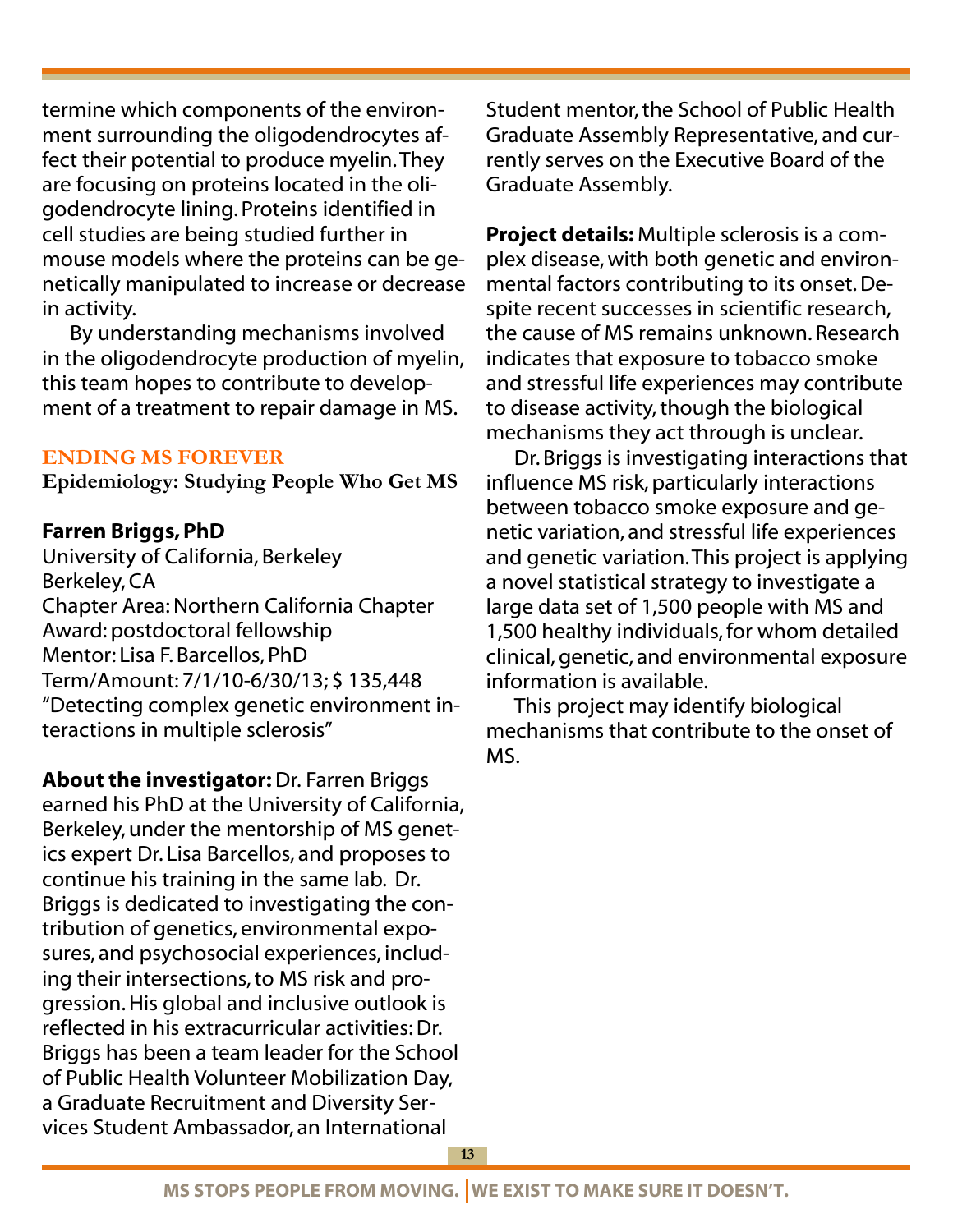#### **ENDING MS FOREVER Searching for MS Genes**

Research suggests that MS occurs in individuals and in families whose genes make them susceptible to developing the disease, and that many genes contribute to MS susceptibility. In addition, individuals who are genetically at risk must encounter some other triggering factor in the environment to actually develop MS. Pinpointing the exact location of these "MS genes" could help determine who is at risk for developing the disease, and may provide clues to its cause, prevention and better treatment.

 The National MS Society has current, multi-year commitments of \$8.6 million to support research focusing on MS genetics.

### Zongqi Xia, MD, PhD

Brigham and Women's Hospital & Massachusetts General Hospital Harvard Medical School Boston, MA Chapter Area: Greater New England Chapter Award: NMSS/AAN Clinician Scientist Development Award Mentor: Philip De Jager, MD Term/Amount: 7/1/10-6/30/13; \$ 248,517 "Exploring the function of the TNFRSF1A allele associated with multiple sclerosis"

About the investigator: Dr. Zongqi Xia envisions a research career that will benefit humanity, and thus is a perfect fit for the National MS Society/AAN Clinician Scientist Development Award, which enables talented young clinicians to address problems in MS with the most current scientific tools.

Dr. Xia pursued the combined MD/PhD program at Case Western Reserve University in Cleveland. He completed an internship in internal medicine at Case Western, followed by a residency in neurology at Harvard Medical School-affiliated Brigham and Women's Hospital and Massachusetts General Hospital. During this residency, he developed an interest in neuroinflammatory disorders, and thus is completing postdoctoral training under the mentorship of Dr. Philip De Jager, a Harry Weaver Neuroscience Scholar who has forged a successful career in MS research.

Project details: Research suggests that MS occurs in individuals and in families whose genes make them susceptible to develop the disease, and that many genes contribute to MS susceptibility. A previous study associated TNFRSF1A (the gene that instructs the immune messenger protein TNF-alpha receptor 1) with MS.

 Dr. Xia is seeking to understand how a genetic variation in the TNFRSF1A gene may alter the immune system to increase an individual's risk of developing MS. His team is selecting 200 variations in this gene, and is studying them in 5000 people with MS and 5000 healthy controls.

 This large-scale study could provide insights and lead to an early clinical impact, since several existing FDA-approved drugs modulate the effects of TNF-alpha.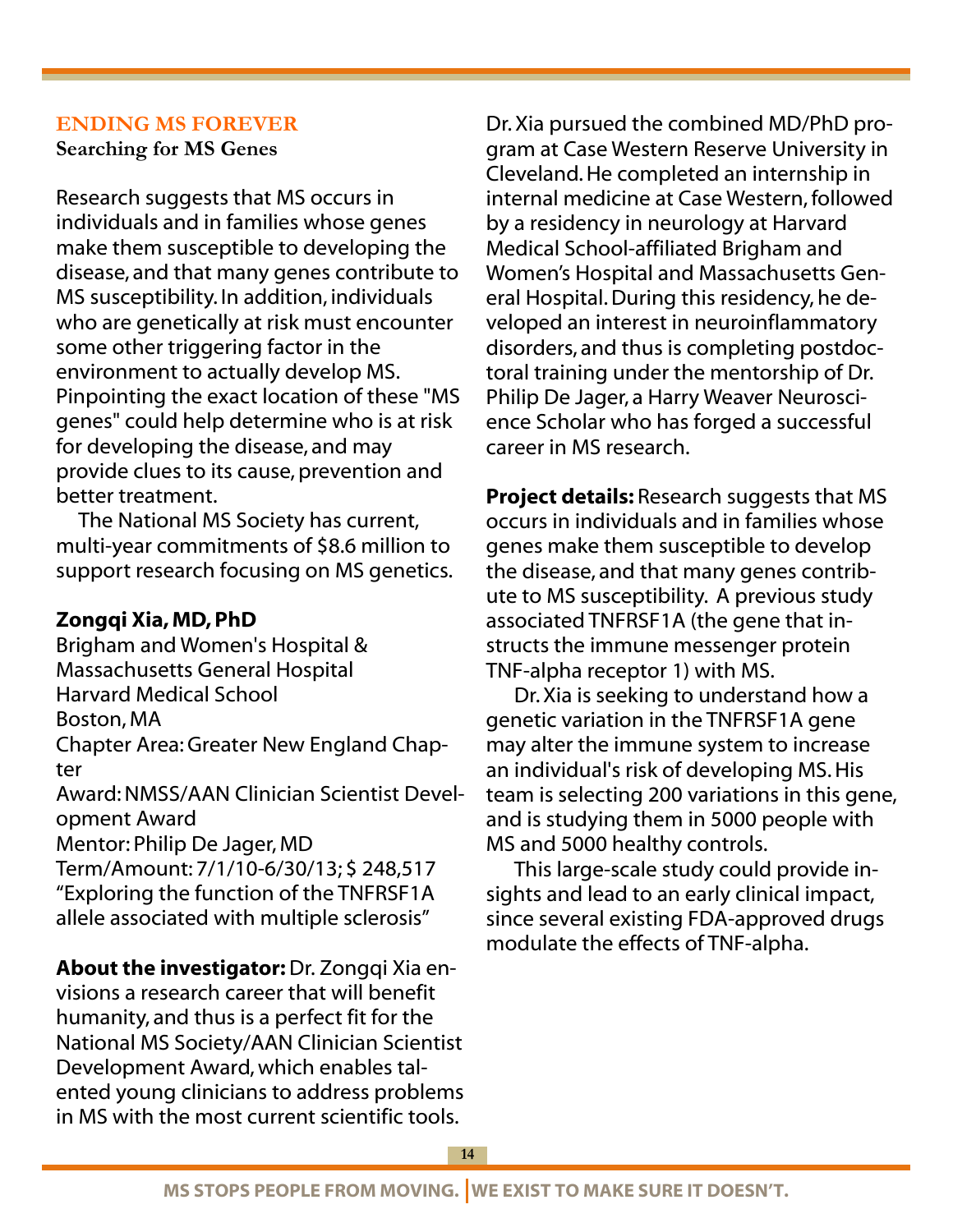# Fellowship Program Reports on Success

In 2008, the National MS Society conducted a survey of our past postdoctoral fellows to assess current involvement in the MS field and the impact of the fellowships on their careers**.** The results presented here are based on feedback from 300 past fellows who responded to this survey.

### **Employment Status**

More than 50% of the survey respondents are employed in academic (medical/graduate school or college/university) settings. Of the most recent fellows (1996-2005) who have gone into academia, only 2 out of 85 were still in postdoctoral positions at the time of this survey,. More than 80% have obtained faculty appointments. Starting in the 1980s, a significant proportion of individuals have obtained employment in the biotechnology/pharmaceutical industry.

### **Commitment to MS-Related Research**

Overall, 56% (167/300) of survey respondents are currently involved in basic and/or clinical MS-related research. Looking only at the former fellows in academia, 69% are working in the MS field. Other activities show the continued commitment of former fellows to the field of MS. A majority of them have written more than 10 research articles on MS and 78% have trained at least one fellow in MS research or clinical care. Nearly half of the survey respondents have volunteered for the Society in many different capacities, from participating in an MS Walk to serving on a national peer review committee. In addition, over 20 survey respondents have played a role in establishing a start-up or biotech company. A number of these companies currently have potential treatments for MS in clinical trials or in their product pipeline.

### **Funding Success**

Past fellows have been very successful in securing funds to support their MS-related research. The initial NMSS investment, which is currently about \$150,000 for a 3-year fellowship, has leveraged significant funding for the MS-related research programs of the former fellows throughout their careers. The estimated total amount of funding, for MS-related research, obtained through NMSS, federal agencies, private foundations, industry, universities, and other sources is nearly 370 million dollars.

### **Preparation for Career Advancement: Recent Fellows (1996-2005)**

These former fellows had success in advancing following their postdoctoral training, but felt that additional training in specific career skills such as grant writing and networking would have had a positive impact. The Society responded to this need, convening the Tykeson fellows conference was convened by the Society and launched by a generous contribution from Mr. Donald Tykeson, active volunteer and Honorary Life Director of the Society's National Board of Directors. Read more about the 2010 Tykeson Conferenece on our Web site at: nationalmssociety.org/news/news-detail/index.aspx?nid=3440.